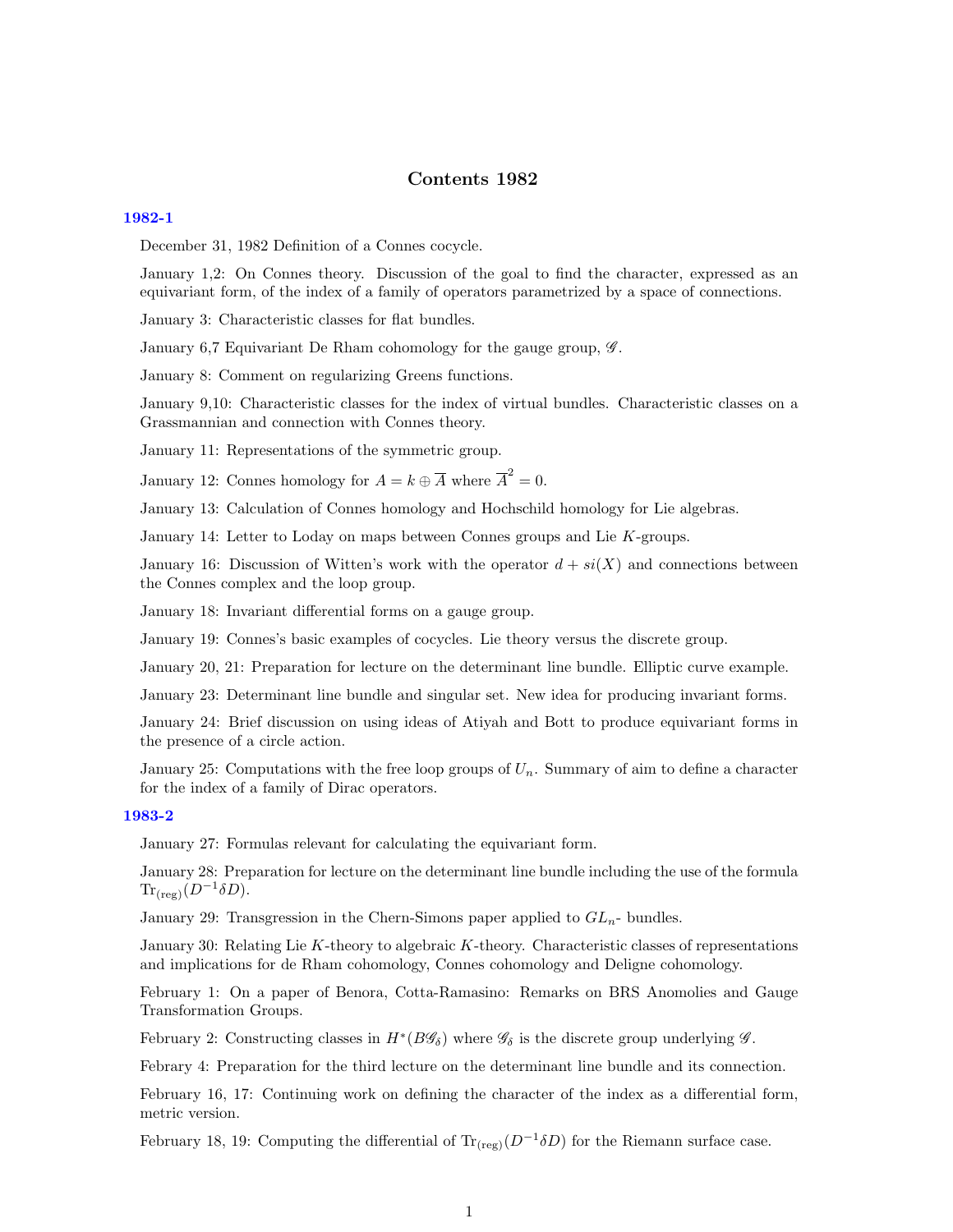February 20, 22: Circle case:  $\mathscr{G} = \text{Maps}(S^1, U_n)$  and  $\mathscr{A}$  the unitary connections.

February 23: Meaning of an analytic proof of an index theorem for families.

February 24: Comment on problems encountered with current approach.

February 25: Preparation for lecture 5: ζ-function determinants or analytic torsion.

February 26: More on the problem of finding an analytic formula for the index of a family of operators.

February 27: Formal structure of proof of the index theorem.

February 28: Idea from Bott-Chern paper.

March 1: Bott-Chern formulas in the holomorphic setting.

March 2: Curvature calculations for the determinant line bundle belonging to a family of  $\partial$ operators over a Riemann surface.

March 3: Generalizing  $\text{Tr}(e^{-tD^*D}) = \text{Tr}(e^{-tDD^*})$ . Review Schwinger calculation using Witten formulas.

March 6: Preparation for 7th lecture: Computation of the curvature for  $\mathscr L$  using the analytic torsion metric.

March 5: Bott-Chern theory applied to investigating:

$$
[ch(E) - ch(F)] - [ch(Ker(D)) - ch(Coker(D))] = d(??').
$$

March 6: Eigenvalue calculations for variations of  $D^*D$ .

March 6, 9: Discussion of the problem of finding an analytic proof of an index therem for a family of Dirac operators. Review of spinors, Clifford algebras and their K-theory, Dyer-Kan classification therem for diagrams of simplicial sets.

## [1983-3](http://www2.maths.ox.ac.uk/cmi/library/Quillen/Working_papers/quillen%201983/1983-3.pdf)

March 10, 11: Calculations for a family of Dirac operators on  $\mathbb{R}^p/\mathbb{Z}^p \times \mathbb{R}^q/\mathbb{Z}^q$ .

March 11: Notes for 7th lecture.

March 12: Clifford algebras and Dirac operators.

March 13: Dirac operator on  $(S^1)^{n-1} \times S^1$ ,  $n = 2m$ .

March 14, 15: Kasparov cup product. Further work on familes of Dirac operators.

March 16: Lagrangian viewpoint.

March 17: Path integral approach. Heat kernel over a product of two tori. Path integral formula for the Dirac operator over Euclidean space.

March 18, 20, 23: Calculating diagonal values for the kernel  $e^{-t\Box}$ .

March 24: Family of Dirac operators and the Connes algebra assigned to a foliation.

March 27: Calculation of the index of the standard harmonic oscillator  $d + d^*$  on  $\mathbb{R}^n$ . Comments on the Patodi approach and the Seeley approach to the asymptotic expansion of  $e^{-y\Box}$ .

March 28, 29: Physics approach to calculating terms in the heat kernel.

March 30: Further calculations for the heat kernel.

March 31: Review  $\zeta(-k)$ ,  $k = 0, 1, 2...$  and the Adams operations in K-theory.

April 1: Arekelov-Faltings intersection theory on arithmetic surfaces. Related questions and ideas.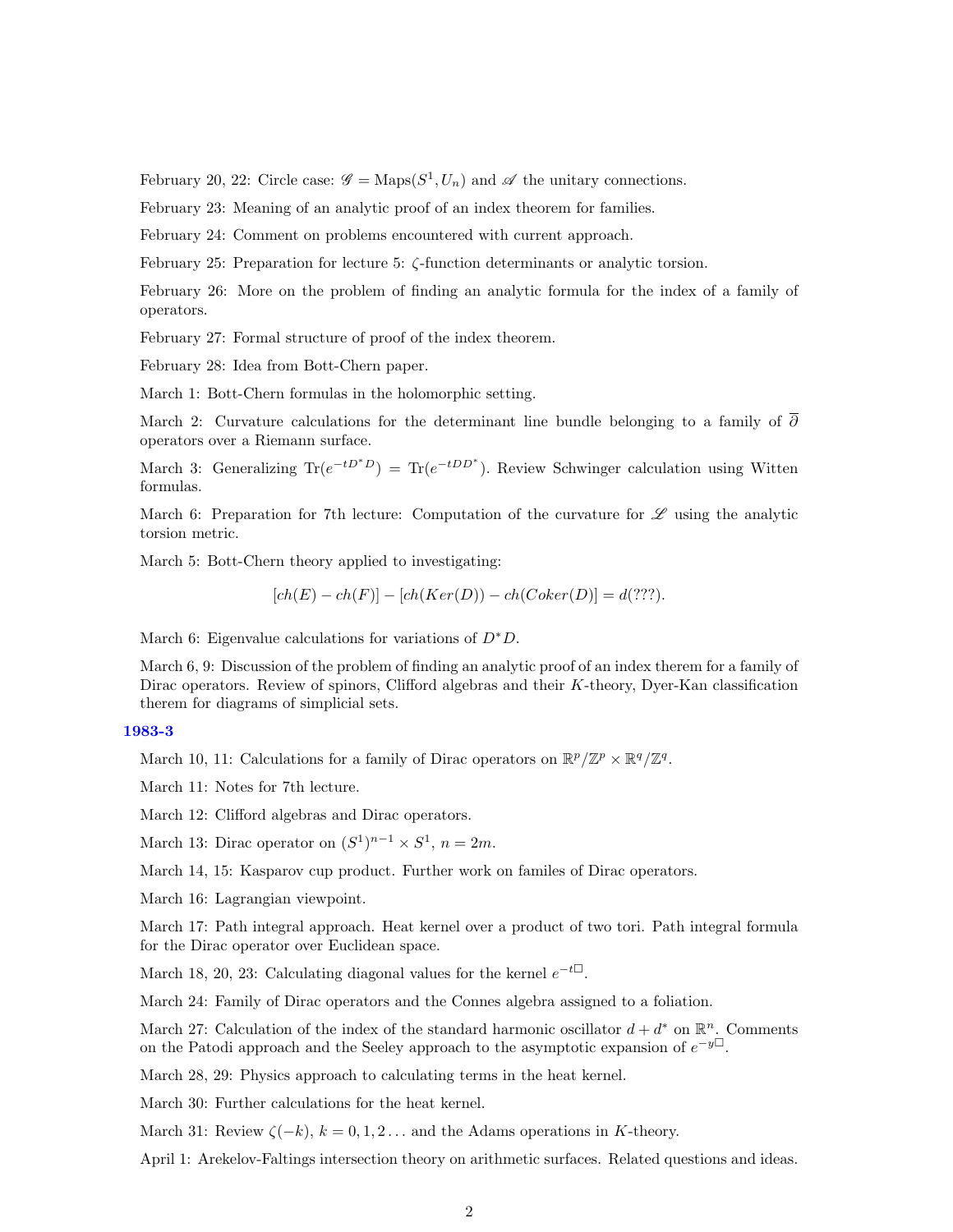April 3: Return to holomorphic vector bundles over Riemann surfaces.

April 4: Calculating constant term in Tr $(e^{tD^*D}D^{-1}B)$  as  $t \to 0$ .

[1983-4](http://www2.maths.ox.ac.uk/cmi/library/Quillen/Working_papers/quillen%201983/1983-4.pdf)

April8, 9: The fermion  $C^*$  algebra.

April 10, 11: A  $C^*$  algebra and its K-theory, particularly the Kronecker foliation algebra.

April 12: Cross products and factors in  $C^*$  algebras. Atiyah's  $L^2$  index theorem.

April 13: Asymptotic behavious of  $\text{Tr}(e^{-tD^*D}D^{-1}\delta D)$  as  $t \downarrow 0$  where  $D = \overline{\partial}$  on a Riemann surface.

April 14: The determinant line bundle over a space of constant coefficient ∂-operators on a trivial line bundles over a 2-dimensional torus.

April 16, 17, 18: Review the Ray-Singer calculation of torsion on elliptic curves.

April 19: The GRR formula for a family of constant coefficient  $\overline{\partial}$ -operators over a torus.

April 20, 22: Connes K-theory of a foliation, especially the Kronecker foliation.

April 23: Identifying  $\mathscr{S}(\mathbb{R})$  equipped with the operators translation by 1 and multiplication by  $e^{2\pi ix}$  with sections of the trivial line bundle over  $\mathbb{T}^2$ .

April 24: Calculating Pic of the orbit topos of the Kronecker foliation. Review of  $θ$ -functions.

April 25, 26: A construction using von Neumann algebras of type II which shows that a flat unitary bundle gives zero in  $K(X) \otimes \mathbb{R}$ .

April 27, 28: Principal bundles with discrete structure group.

April 29, 30: Equivalence of holomorphic structures and metrics on a compact oriented surface of fixed volume.

May 1: Conversation with George wilson about the Yang-Baxter identity.

May 7: Preparation for talk on Arakelov-Faltings theory and zeta determinants.

May 8: Computing analytic torsion for line bundles. Results from Falting's paper.

May 9: Talk on Arakelov-Faltings theory.

#### [1983-5](http://www2.maths.ox.ac.uk/cmi/library/Quillen/Working_papers/quillen%201983/1983-5.pdf)

May 10, 11: Discussion of the possibility of a  $K$ -theory of holomorphic vector bundles.

May 12: *K*-theory of non-unital rings.

May 18: Preparation for K-theory conference in Luminy.

May 19: Return to discussing families of holomorphic curves, seeking inspiration from the work of Connes work and Feigin- Tsygan.

May 20, 21, 22, 23: Calculations inspired by the Connes results on the Kronecker foliation.

May 25: Notes on cyclic homology. Mixed Hodge structure for a non-singular variety which is not complete. Removing points and discs from a Riemann surface.

May 26: The KMS condition.

may 27: Cyclic homology calculation- forward shift.

May 29: Why  $\prod_{n=1}^{\infty} (1 - q^n)$  is a modular function.

May 30: Cyclic cohomology and cyclic graphs.

June 1: On cyclic homology for rings without unit.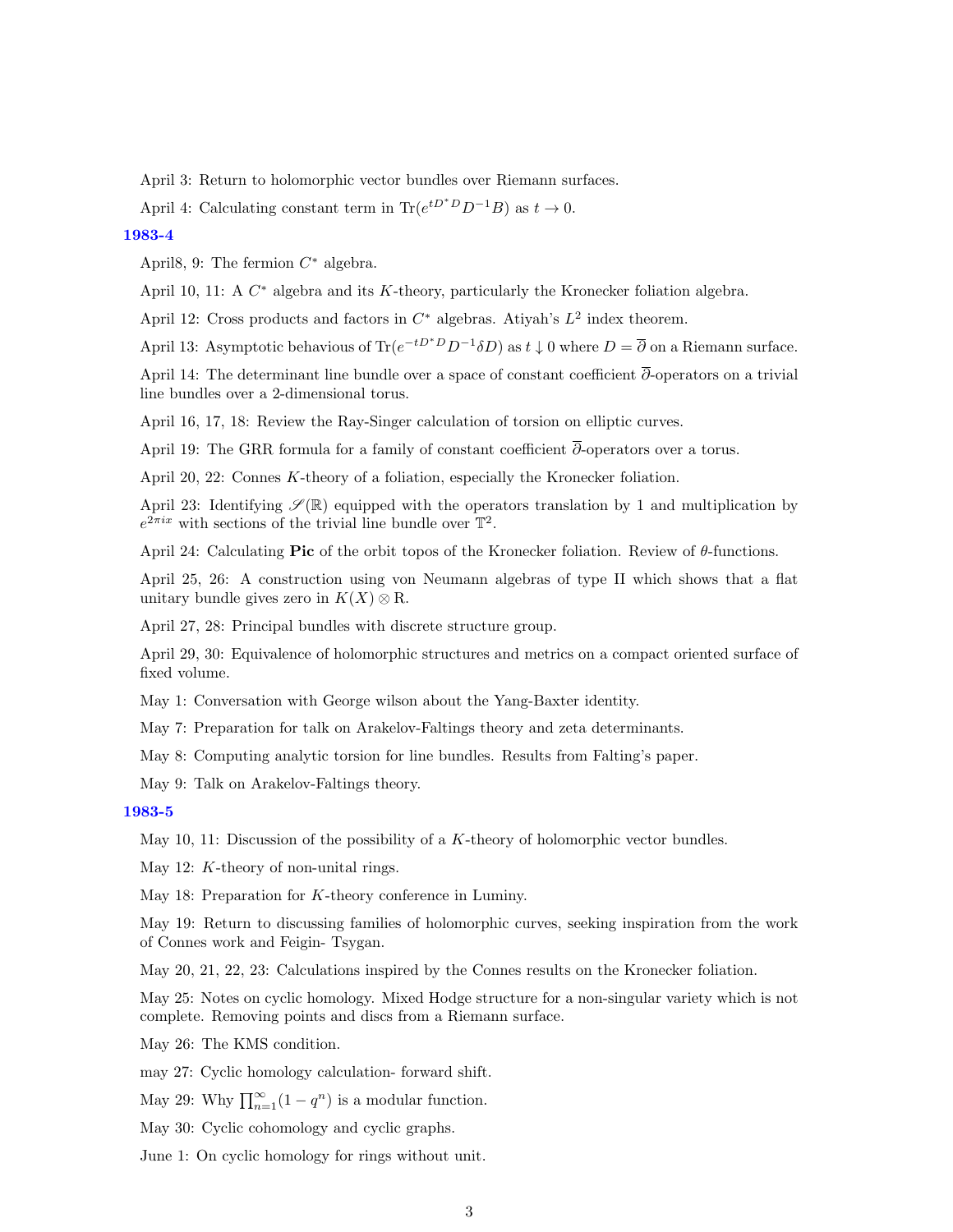June 2: Relative cyclic homology of  $A$  modulo  $k$ .

June 3: Relating the Quillen approach to cyclic homology from Hochschild homology to the Connes approach through the non-commutative de Rham complex. Connes definition as a functor on cyclically ordered finite sets.

June 4: The cyclic category.

June 5: Hsiang and Staffeldt result that  $HC_p(T(V), k) = 0$  if  $p \neq 1$ . Comparison with de Rham homology.

June 6: Cyclic and de Rham homology.

June 9: Preparation for a paper on cyclic homology giving an exposition of some aspects using the double complex.

#### [1983-6](http://www2.maths.ox.ac.uk/cmi/library/Quillen/Working_papers/quillen%201983/1983-6.pdf)

June 30- July 4: Review of progress on the index theorem for families.

July 5: Summary of analytic progress and chang of direction to a geometrical attack. Introduction √ of form  $\text{Tr}(e^{-tL^2 + \sqrt{t}dL + \tilde{\Omega}}).$ 

July 6: Summary of progress on ideas on the cohomology of gauge groups.

July 7: Invariant forms on G give natural transformations from flat connections on  $Y \times G/Y$  to  $\Omega^*(Y)$ .

July 8, 9: Review of Bott-Chern formulas and applications to flat bundles on the trivial principal  $\mathscr G$ -bundle over Y.

July 10: Calculation of characteristic classes using Maurer-Cartan form.

July 14: Using the transgression formula  $\int_0^1 dt (e^{td''w + (t^2 - t)w^2})$ .

July 15: Preparation for letter to Loday on the natural transformation from the Connes complex  $\mathscr{C}(A)$  to the filtered de Rham compex based on using  $\int_0^1 dt (e^{td''w + (t^2 - t)w^2})$ .

July 17, 18: Connes periodicity operator. Connes index: Index( $epe$ ) =  $tr((p^{-1}[p, e])^{2m+1})$ .

July 19: Loday's conjecture on the filtration of cyclic homology obtained from  $\mathfrak{gl}_n$  for different n.

July 20: Defining homology classes for  $\tilde{\mathfrak{g}} = \mathfrak{gl}_n(A)$  with values in the filtered de Rham compex using the Chern-Weil curvature process.

July 21, 22: More work on Loday's conjecture. Letter to Loday.

July 23, 24: Fadeev-Popov Ansatz. List of ideas and problems. Formal category of a scheme and related de Rham complexes.

July 25: Review of Feynmann diagrams, effective potentials and vertex functions.

July 26: Review normalization (Lee model).

July 28, 29, 30, August 1: Characteristic classes for  $H * (\mathscr{G})$ . How to realize ch $(E_{\text{invar}})$  on  $H^* (B \mathscr{G} \times$ M) by equivariant forms on  $(\mathscr{G}\backslash\mathscr{A})$ .

# [1983-7](http://www2.maths.ox.ac.uk/cmi/library/Quillen/Working_papers/quillen%201983/1983-7.pdf)

August 7: Determining  $H^*(B\mathscr{G})$  and realising primitive generators of  $S(\mathfrak{g}^*)$  as differential forms. Contrast between compact group and gauge group cases.

August 8: Comment on continuous cohomology. Is  $H_c^*(\mathscr{G},\mathcal{M}) = H^*((\mathcal{M} \times \Omega^*(\mathscr{A})^{\mathscr{G}})$ ?

August 9: More work on  $B(\mathscr{G})$  and  $H^*(\mathscr{G})$ .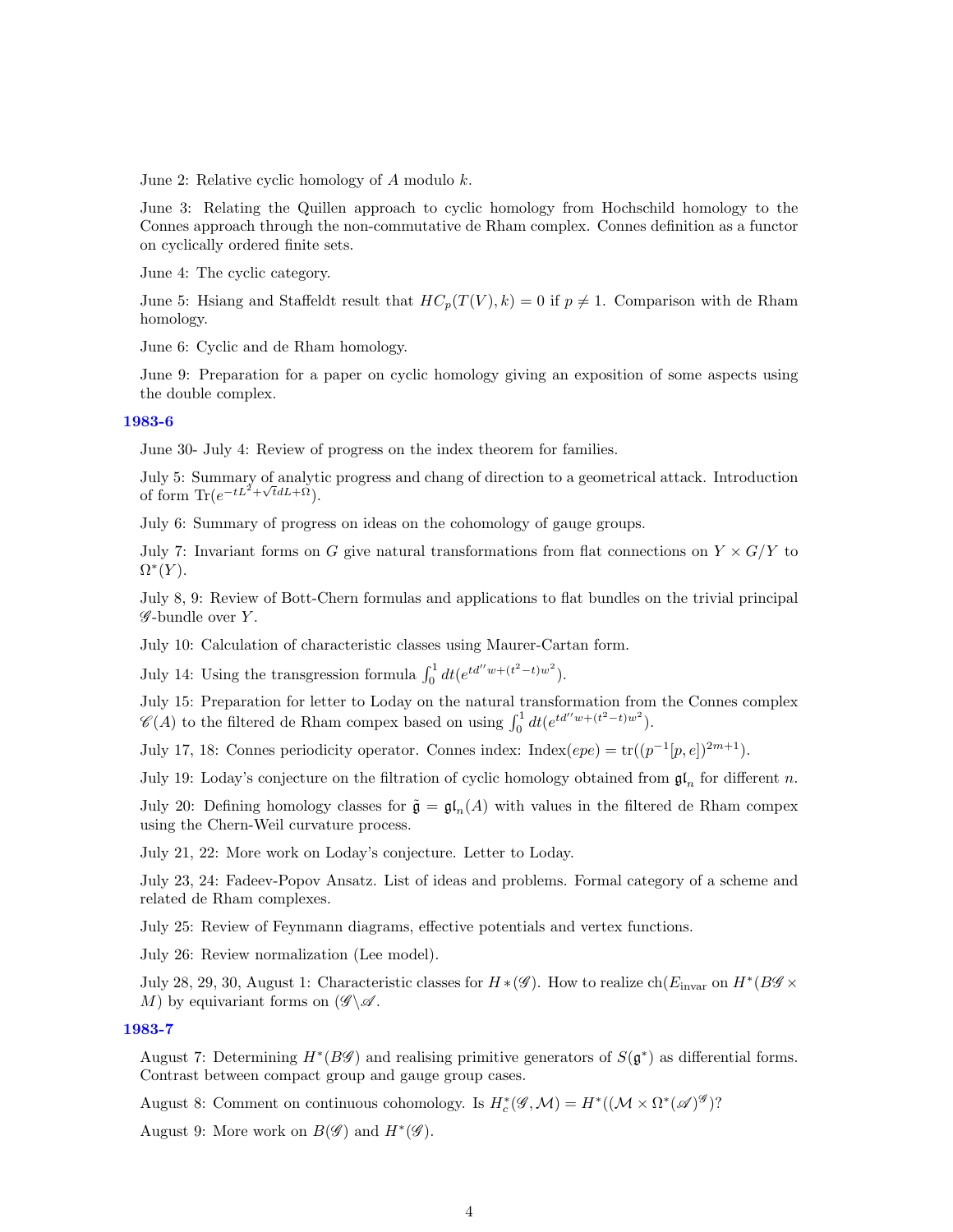August 10, 11, 12: The Lie algebra of the gauge group and Gelfand-Fuks cohomology. The map  $H^*(\tilde{\mathscr{G}}) \to H^*(\mathscr{G})$ . Rational cohomology of  $B\mathscr{G}$  and  $\mathscr{G}$ .

August 13: Continuation of the program to determine the continuous and Lie algebra cohomology of gauge groups. Conjecture on primative generators of the cohomology of  $\mathscr{G}, \mathscr{G}, B_c\mathscr{G}$ , and B $\mathscr{G}$ .

August 17: On the Ployakov formula for  $\det(\mathcal{J} + \mathcal{A})$  on  $\mathbb{R}^2$ .

August 19: On normalization.

August 20: Feynmann's formula for  $\frac{1}{ab} = \int_0^1 dt \frac{1}{[ta + (1-t)b]^2}$ . Field theory of a real-valued function  $\phi(x)$ ,  $x \in \mathbb{R}^n$  given by action  $S(\phi) = \int d^n x \{ \frac{1}{2} \dot{\phi}(-\Delta + m^2) \phi + \frac{\lambda}{4!} \phi^4 \}.$ 

## [1983-8](http://www2.maths.ox.ac.uk/cmi/library/Quillen/Working_papers/quillen%201983/1983-8.pdf)

August 21: Motion of a particle on the line governed by the Hamiltonian (anharmonic oscillator)  $H = \frac{p^2}{2} - \frac{w_0^2}{2}x^2 + \frac{\lambda}{4!}x^4.$ 

August 29, 30: Magnetism.

September 1: Conversation with Jackiw on anomolies and  $\sigma$ -model approximation to low energy QCD.

September 9: BRS and Dixon's work.

September 10: Review problem left over from Loday letter. Review determinant line bundle.

September 15: Discussion of whether there is a direct connection between cyclic cohomology and anomolies.

September 17, 18: Discussion of Connes Λ-interpretation of cyclic cohomology and the discussion of compatibility of two maps from the Lie algebra homology to Deligne cohomology.

#### [1983-9](http://www2.maths.ox.ac.uk/cmi/library/Quillen/Working_papers/quillen%201983/1983-9.pdf)

September 20, 22: Construction of character forms associated to an invariant connection on an equivariant bundle in equivariant cohomology.

September 24-29: Determining  $H^*(B\mathscr{G})$ .

October 2: Lifting a  $\mathfrak{gl}_n(A)$  cycle with values in the De Rham complex to one with values in the complex  $\mathscr{B}(A)$ . Amitsur compex.

October 4: Observations from a paper of Witten on baryons.

### [1983-10](http://www2.maths.ox.ac.uk/cmi/library/Quillen/Working_papers/quillen%201983/1983-10.pdf)

October 9: What is  $\text{Ext}^*_{\lambda}(k^{\natural}, A^{\natural})$ ? Return to problem of letter to Loday on constructing a cocycle for  $\mathfrak{gl}_n(A)$  with values in the double compex  $\mathscr{C}(A)$ .

October 10: Chain complexes  $\Omega^*(Y, P \times^G V)$  and  $C^*(\mathfrak{g}, V)$ , and connection with Lie algebra cohomology. Formulas for the boundary operators b and B in  $\mathcal{C}(A)$ .

October 11: Karoubi's non-commutative differential algebra of forms  $\overline{\Omega}(A) = \Omega(A)/[$ , [. Application of Connes theorem to the Loday problem.

October 13, 14: Chern characteristic classes of  $\mathfrak{gl}_n(A)$  with values in non-commutative de Rham cohomology of A.

October 17, 18: Curvature of the Grassmannian connection form  $\ch_n = \frac{1}{n!} \text{tr}(e(de)^{2n})$ . Index formula for  $F$ : Index= $(-1)^n$ tr $(\epsilon e[F, e]^{2n})$ .

## [1983-11](http://www2.maths.ox.ac.uk/cmi/library/Quillen/Working_papers/quillen%201983/1983-11.pdf)

October 20: Maps  $K_0(A) \to HC_{2n}(A)$  and  $K_1(A) \to HC_{2n-1}(A)$ .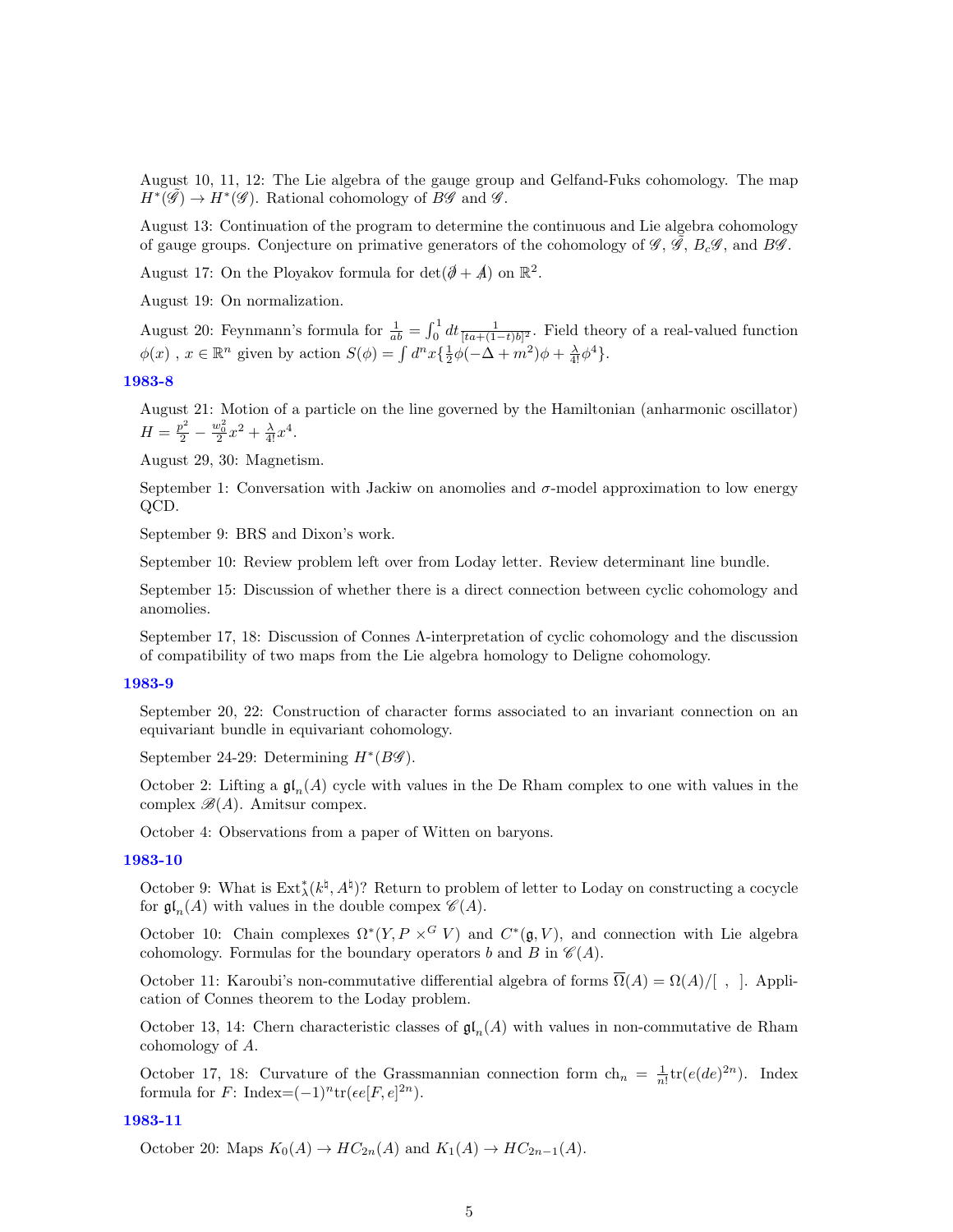October 22, 23: Proving  $\mathscr{B}(A)_{\text{red}}$  is quasi-isomorphic to  $\overline{A}^{*(*+1)}/(1+t,b)$ . Lie algebra cohomology of the gauge group amd how it is related to the index and determinant questions.

October 26, 27: Connes S-operator.

October 29, 30,: Trace for 1-summable Fredholm modlues.

October 31, November 1: Connes S-operator.

November 2: Connes-Karoubi theorem:  $H^p(\overline{\Omega}) = \text{Im}\{S : \overline{HC}_{p+2}(A) \to \overline{HC}_p(A)\}.$ 

#### [1983-12](http://www2.maths.ox.ac.uk/cmi/library/Quillen/Working_papers/quillen%201983/1983-12.pdf)

November 10: Computing transgression  $H^*(B\mathscr{G}) \to H^*(\mathscr{G})$ .  $(BG)^{S^1} \equiv PG \times^G (G_c)$  where  $G_c$ denotes the G space with G acting as conjugation.

November 11: Discussion of Singer's approach to calculating transgression.

November 12, 13: Calculating transgression using the Chern-Simons form.

November 14, 15: Transgression formula:  $tr(e^{F_A}) - tr(e^{F_B}) = d \int_0^1 dt \ tr(A-B) e^{(1-t)F_B + tF_A - t(1-t)(A-B)^2}$ .

November 16: Notes on an anomoly formula:  $c_1(\overline{\mathscr{L}}) = \int_{M^{2n}} (\text{ch}(E) \hat{A}(M))_{n+1}$ . Connections on the principal bundle.

November 17: Calculations on the principal bundle. Equivariant curvature in both  $D$  and  $A$ notations.

November 18: Constructing characterisitic classes for  $\mathscr{G}$ -bundles out of character classes for  $U$ bundles.

November 19, 20: Formulas for gauge transformations on the principal bundle. Action of gauge transformations on connections:  $g^{-1} \circ D \circ g$  on  $\Omega(M, E) \leftrightarrow d + g^*A$  on  $\Omega(P) \times V$ . Transgression map:  $W(\mathfrak{g})_{\text{basic}} \to \Lambda(\mathfrak{g})^G$ .

November 21: Check transgression calculations.

## [1983-13](http://www2.maths.ox.ac.uk/cmi/library/Quillen/Working_papers/quillen%201983/1983-13.pdf)

November 21: Letter to Singer on transgression formulas. Checking left and right actions of the gauge group.

November 26: Review of local index formulas. Some new ideas.

November 27: Review construction of characterisitic classes for the Lie algebra of gauge trasnformations as in letter to Loday.

November 28: Constructing invariant forms on  $\mathscr{G}$ .

November 29: On Atiyah's suggestion that Quillen's formula  $e^{tL^2 + \sqrt{t}[D,L]+F} = e^{tL^2 + \sqrt{t}d^{\mu}[D_{\mu},L]+ \frac{1}{2}dx^{\mu}dx^{\nu}F_{\mu\nu}}$ and Getzler's proof should be part of the same framework.

November 30, December 1,2: Comment on Wess-Zumina Lagrangian as described by Witten. Preparation for letter on transgression.

December 3: Comment on Singer's intention on using his vol<sub>B</sub> construction and how it works for flat connections.

December 4: Summary of formulas and explanation of apparent paradox.

## [1983-14](http://www2.maths.ox.ac.uk/cmi/library/Quillen/Working_papers/quillen%201983/1983-14.pdf)

December 6: Talk in Jaffe's seminar. Notes of a conversation with Luis and Ginzpang about anomoly formulas.

December 8: Describing anomolies using cyclic cohomology.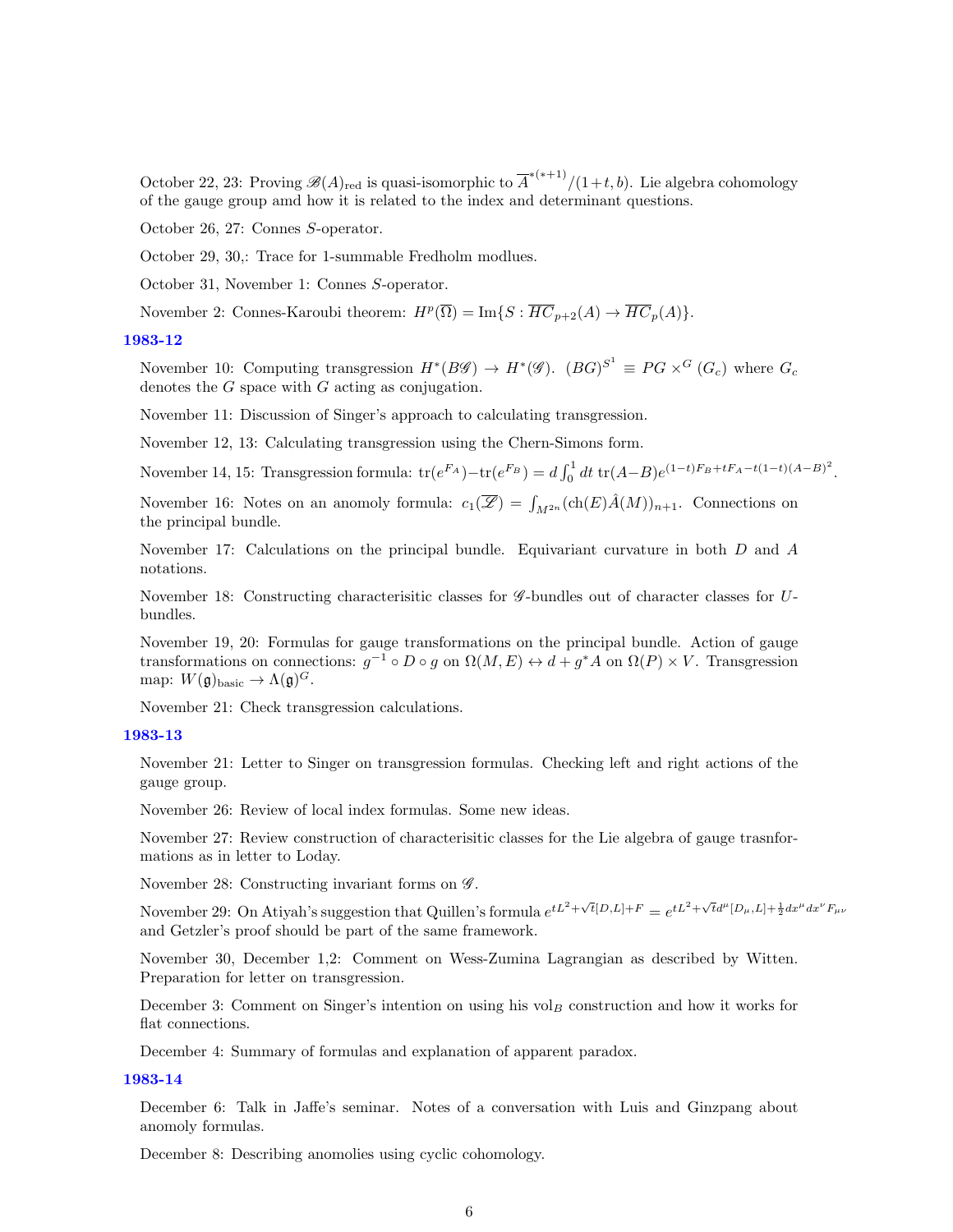December 11: Note that Witten-Alvarez obtain the  $\hat{A}$ -genus by means of a constant EM-filed. Fermion quantum mechanics.

December 13: Lot's problem.

Decmber 14: Fujikawa's approach to anomolies.

December 15: Return to Lot's problem. Witten's table and QCD.

December 16: Facts about QCD, Witten's observation about a physical interpretation of stable homotopy groups.

December 17: On the Connes S-operator.

December 18: The local index theorem using path integrals on Euclidean space with arbitrary gauge potential. Digression on spinor representations in 2n and almost complex manifolds.

December 19: The index of the Rarita-Schwinger operator.

December 21: Discussion of Clifford algebras.

December 22: Weyl quantization and its fermion version.

December 23: Developing a formal theory of path integral and fermion integration theory.

December 24: Quantizing the Toeplitz process. Fermionic analogues.

December 28: Review transgression process for constructing differential forms on  $\mathscr{G}$ .

December 29: Local index formula for a family of Dirac operators on  $M$  parametrized by a family of connections quotiented by a gauge group.

#### [1983-15](http://www2.maths.ox.ac.uk/cmi/library/Quillen/Working_papers/quillen%201983/1983-15.pdf)

December 30: Is the cohomology class of the form  ${\rm tr}_E(\epsilon_E e^{L^2 + [D,L]+D^2})$  independent of L?

December 31: Super-trace.

## [1983-Calculations relevant to cyclic theory](http://www2.maths.ox.ac.uk/cmi/library/Quillen/Working_papers/quillen%201983/1983-Calculations relevant to cyclic theory.pdf)

[1983-Ideas](http://www2.maths.ox.ac.uk/cmi/library/Quillen/Working_papers/quillen%201983/1983-Ideas.pdf)

### [1983-Lecture Notes 0](http://www2.maths.ox.ac.uk/cmi/library/Quillen/Working_papers/quillen%201983/1983-Lecture Notes 0.pdf)

Quillen: First lecture on local index theory

## [1983-Lecture Notes 1](http://www2.maths.ox.ac.uk/cmi/library/Quillen/Working_papers/quillen%201983/1983-Lecture Notes 1.pdf)

Donaldson: Generalization of a theorem of Narasimhan-Seshadri

## [1983-Lecure Notes 2](http://www2.maths.ox.ac.uk/cmi/library/Quillen/Working_papers/quillen%201983/1983-Lecure Notes 2.pdf)

Getzler: New proof close to Kotake.

#### [1983-Lecture Notes 3](http://www2.maths.ox.ac.uk/cmi/library/Quillen/Working_papers/quillen%201983/1983-Lecture Notes 3.pdf)

Kirwan: Theorems about convex bodies.

#### [1983-Lecture Notes 4](http://www2.maths.ox.ac.uk/cmi/library/Quillen/Working_papers/quillen%201983/1983-Lecture Notes 4.pdf)

Atiyah: Integrals over fixpoint submanifolds.

#### [1983-Lecture Notes 5](http://www2.maths.ox.ac.uk/cmi/library/Quillen/Working_papers/quillen%201983/1983-Lecture Notes 5.pdf)

Quillen: Review of local index theorem.

## [1983-Lectyre Notes 6](http://www2.maths.ox.ac.uk/cmi/library/Quillen/Working_papers/quillen%201983/1983-Lectyre Notes 6.pdf)

Ginsparg: Obtaining the Chern-Simons form.